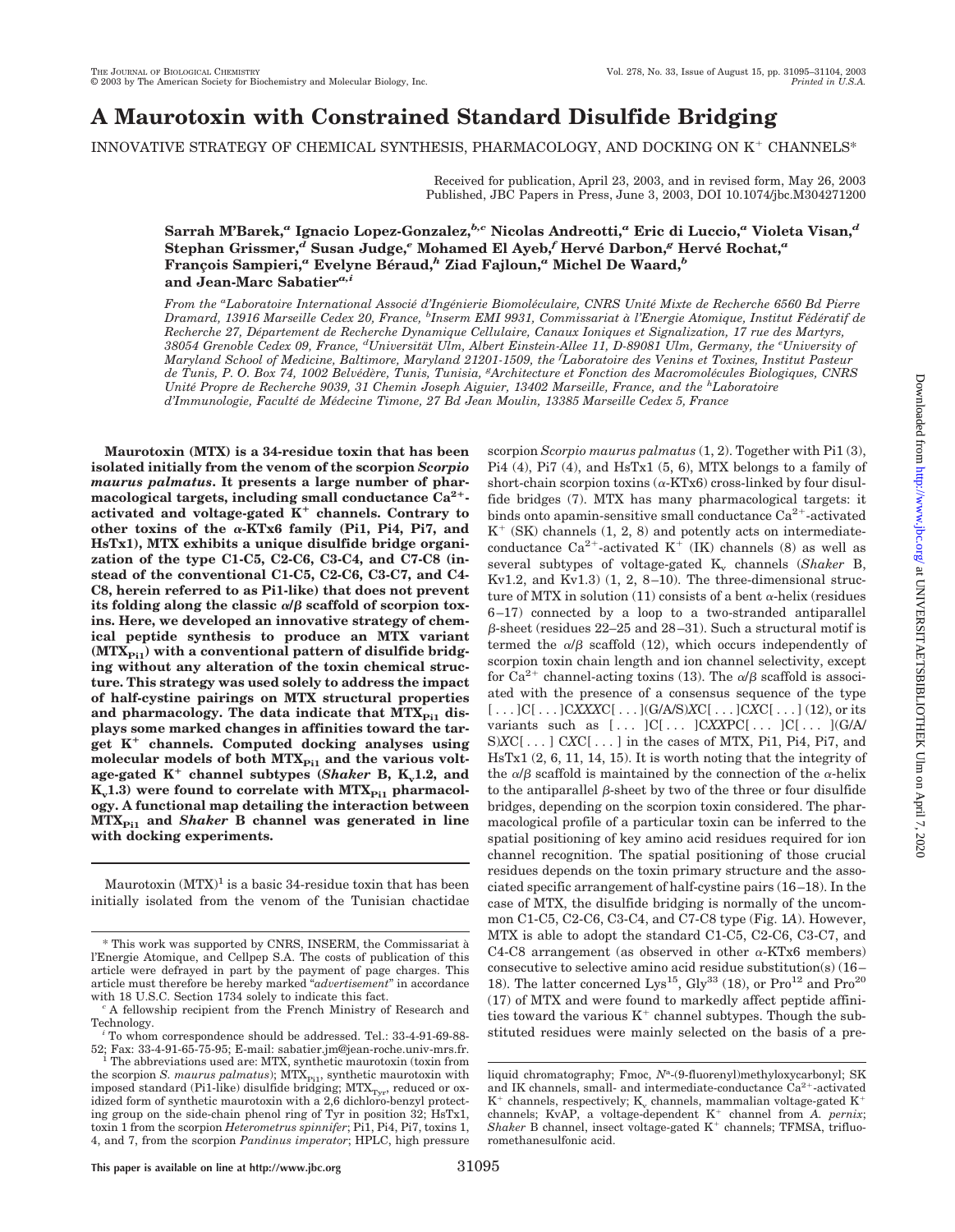sumptive non-implication regarding ion channel recognition, one cannot rule out that they not only affect half-cystine pairings but also the spatial distribution of key toxin amino acid residues.

In the present work, we examined for the first time the sole contribution of the disulfide bridge arrangement on toxin pharmacology by maintaining unchanged the MTX primary structure. The aim was to produce and characterize an MTX variant adopting conventional Pi1-like disulfide bridges, referred to as  $MTX_{p_{i1}}$  (Fig. 1A). For this purpose, we developed an innovative strategy of solid-phase peptide synthesis based on a temporary chemical modification of the side chain of a trifunctional MTX amino acid residue  $(Tyr^{32})$  expected to guide the type of toxin half-cystine pairings (Fig.  $1B$ ). We focused on the Tyr<sup>32</sup> residue because formation of the short  $Cys^{31}$ -Cys<sup>34</sup> (C7-C8) disulfide bridge (referred to as a 14-member disulfide ring) is very sensitive to local steric hindrance. Indeed, we have previously shown that replacement of the side-chain hydrogen atom of Gly33 by a larger methyl group of Ala prevents the C7-C8 connection and forces the corresponding synthetic MTX analogue ([Ala<sup>33</sup>]-MTX) to adopt the conventional Pi1-like disulfide bridge arrangement of other  $\alpha$ -KTx6 members (18). This novel pattern of half-cystine pairings (C1-C5, C2-C6, C3-C7, and C4-C8) comprises the reorganization of two of the four disulfide bridges (C3-C7 and C4-C8, *versus* C3-C4 and C7-C8). The following approach was experimentally developed to produce  $MTX_{P<sub>i1</sub>}$  (Fig. 1*B*). (i) A classic stepwise solid-phase assembly of MTX peptide chain using a combination of Fmoc chemistry and *t*-butyl-type side-chain protecting groups for trifunctional amino acid residues  $(19)$ . In the case of Tyr<sup>32</sup>, a more acidresistant 2,6 dichloro-benzyl group was used to protect its phenol ring. (ii) A trifluoroacetic acid treatment to remove all *t*-butyl-type protecting groups and to cleave the peptide from the resin. (iii) An oxidative folding of the  $\text{Tyr}^{32}$ -protected MTX  $(MTX<sub>Tvr</sub>)$ , and (iv) a final trifluoromethanesulfonic acid (TFMSA) treatment of the folded/oxidized  $MTX<sub>Tvr</sub>$  to remove the Tyr<sup>32</sup> side-chain protecting group, thereby generating  $MTX_{P11}$  (20). Using this procedure, we succeeded in the chemical production of  $MTX_{Pi1}$  and demonstrate that its novel, but conventional, disulfide bridging is accompanied by marked differences in toxin properties.

## EXPERIMENTAL PROCEDURES *Materials*

 $N-\alpha$ -Fmoc-L-amino acids, Fmoc-amide resin, and reagents used for peptide synthesis were obtained from PerkinElmer, except *N*-α-Fmoc-L-Tyr(2,6 dichloro-benzyl)-OH, which was from Fluka. Solvents were analytical-grade products and purchased from SDS. Enzymes (trypsin and chymotrypsin) were obtained from Roche Applied Science.

#### *Chemical Synthesis and Characterization of MTX* $_{Pi1}$

The  $MTX_{Pi1}$  variant was assembled by the solid-phase technique (19) using a peptide synthesizer (Model 433A; Applied Biosystems Inc.). Peptide chains were assembled stepwise on 0.35 milliequivalent of Fmoc-amide resin  $(0.66 \text{ milliequivalent of amino group/g})$  using 1 mM Fmoc amino acid derivatives. The side-chain protecting groups used for trifunctional residues were: trityl for Cys, Asn, and Gln; *t*-butyl for Ser, Tyr, Thr, and Asp; pentamethylchroman for Arg; *t*-butyloxycarbonyl for Lys; and 2,6 dichloro-benzyl for Tyr in position 32. The Fmoc-amino acid derivatives were coupled (20 min) as their hydroxybenzotriazole active esters in *N-*methylpyrrolidone (2.8-fold excess). The fully protected peptide resin  $(2.5 \text{ g})$  was treated for 2.5 h at 25 °C with a mixture of trifluoroacetic acid/ $H<sub>2</sub>O/thioanisole/ethane dithiol$  (73:11:11:5, v/v) in the presence of crystalline phenol  $(2.5 \text{ g})$ . Under this condition, the peptide is cleaved from the resin and all its side-chain protecting groups are removed, except the 2,6 dichloro-benzyl protecting group of  $Tyr^{32}$ . After filtration of the mixture, the crude  $Tyr^{32}$ -protected peptide  $(MTX<sub>Tvr</sub>)$  was precipitated and washed by adding cold diethyloxide. The crude  $MTX<sub>Tyr</sub>$  was pelleted by centrifugation (3,000  $\times$  *g*; 10 min), and



B



FIG. 1. **Half-cystine pairings of MTX, Pi1, and MTX**<sub>Pi1</sub> and strategy for the chemical synthesis of  $MTX_{Pi1}$ . *A*, primary structures and corresponding half-cystine pairings of MTX, Pi1, and MTX $_{\rm{Pi}}$ . *B*, strategy used for the chemical synthesis of  $MTX_{Pi1}$ . The phenol ring of Tyr<sup>32</sup> from reduced MTX remains protected with the 2,6 dichlorobenzyl group after trifluoroacetic acid treatment (reduced  $\text{MTX}_{\text{Tyr}}$  ) of the MTX peptide resin, whereas the side-chain protecting groups (*t*butyl-type denoted *X*) of other trifunctional amino acid residues are removed. The reduced  $\rm{MTX_{Tyr}}$  folds/oxidizes to yield the oxidized MTX- $_{\rm{Tyr}}$  with Pi1-like half-cystine pairings. Removal of the 2,6 dichlorobenzyl group by TFMSA treatment of the folded/oxidized  $MTX<sub>Tvr</sub>$  generates  $\overline{\text{MTX}}_{\text{Pi}}$ .

the supernatant was discarded. The reduced  $\mathrm{MTX}_{\mathrm{Tyr}}$  was then dissolved at 2 mM concentration in 0.2 M Tris-HCl buffer, pH 8.3, and stirred under air to allow oxidative folding (72 h, 25 °C). The folded/oxidized MTX<sub>Tyr</sub> peptide was purified by reversed-phase high-pressure liquid chromatography (HPLC) (PerkinElmer,  $C_{18}$  Aquapore ODS 20  $\mu$ M,  $250 \times 10$  mm) by means of a 60-min linear gradient of 0.08% (v/v) trifluoroacetic acid/0% to 35% acetonitrile in 0.1% (v/v) trifluoroacetic acid/H<sub>2</sub>O at a flow rate of 5 ml/min ( $\lambda = 230$  nm). The purified oxidized  $MTX_{Tyr}$  (10 mg) was treated for 10 min at 25 °C with a 10.25-ml mixture of trifluoroacetic acid/ $H<sub>2</sub>O$  (97.5:2.5, v/v) in the presence of crystalline phenol (1.5 g) and *p*-cresol (1 g). Next, the mixture was chilled on ice before addition of 1 ml of neat trifluoromethanesulfonic acid (20). The new mixture was then incubated for an additional 20 min to remove the 2,6 dichloro-benzyl protecting groups from oxidized  $MTX<sub>Tvr</sub>$ , thereby yielding MTX<sub>Pi1</sub>. The peptide was then filtrated, precipitated, and washed as described for  $MTX<sub>Tvr</sub>$  after the first trifluoroacetic acid cleavage. The homogeneity and identity of  $MTX_{Pi1}$  was assessed by: (i) analytical C18 reversed-phase HPLC, (ii) amino acid analysis after acidolysis, (iii) Edman sequencing, (iv) mass determination by matrixassisted laser desorption ionization-time of flight mass spectrometry, and (v) enzyme-based cleavage for half-cystine pairing determination.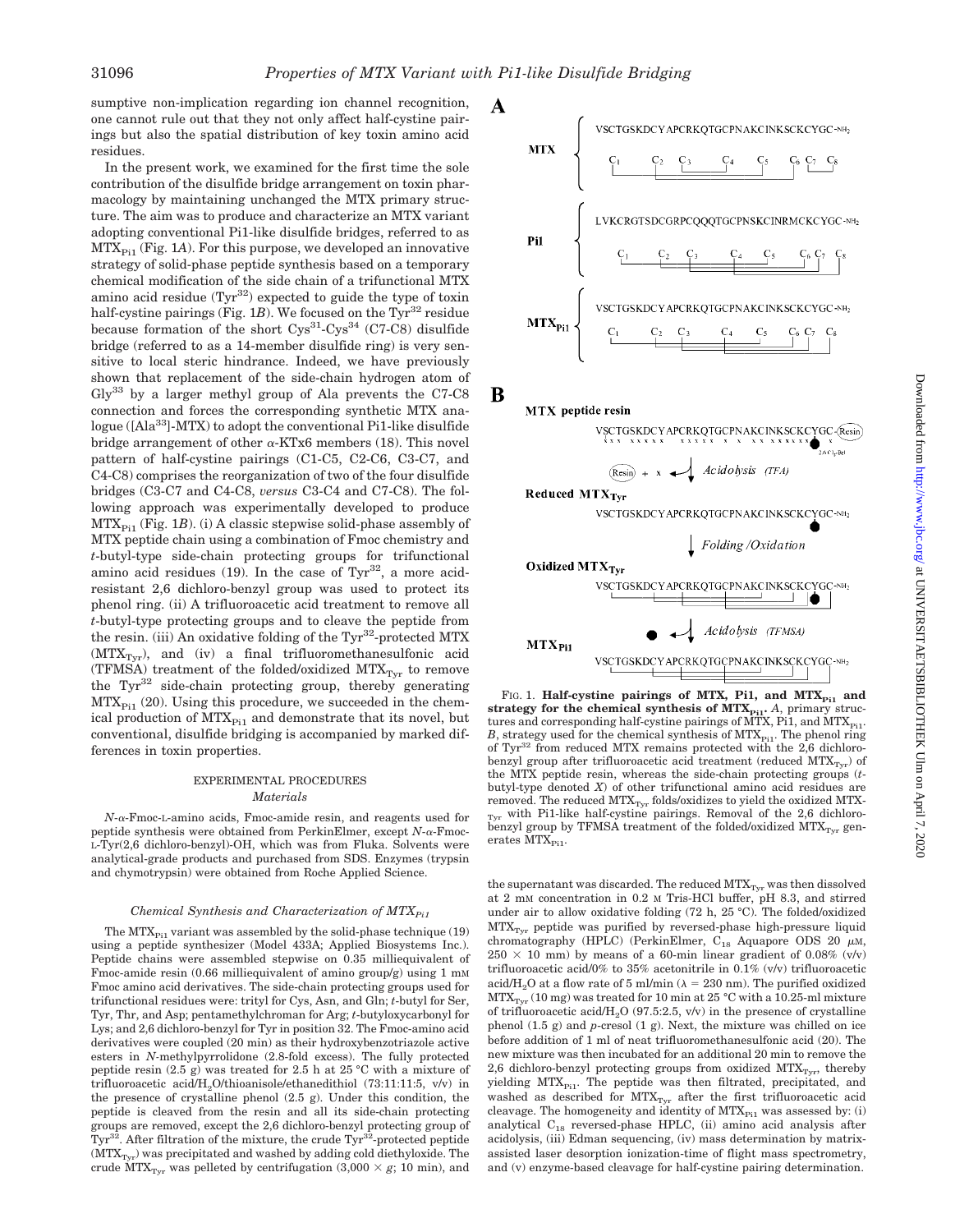

FIG. 2. **Chemical synthesis of MTX**<sub>Pi1</sub>. *A*, analytical C<sub>18</sub> reversed-phase HPLC elution profile of crude reduced MTX<sub>Tyr</sub> after trifluoroacetic acid treatment. *B*, crude folded/oxidized MTX<sub>Tyr</sub> after oxidative folding. *C*, MTX<sub>Pi1</sub> after TFMSA treatment of folded/oxidized MTX<sub>Tyr</sub>. *D*, purified  $MTX_{\rm{Pi}}$ 

### *Assignment of Half-cystine Pairings of MTXPi1 by Enzyme-based Cleavage and Edman Sequencing Analysis*

 $MTX_{Pi}$  (800  $\mu$ g) was incubated with a mixture of trypsin and chymotrypsin at  $10\%$  (w/w) in 0.2 M Tris-HCl, pH 7.4, for 12 h at 37 °C. The resulting peptide fragments were then purified by reversed-phase HPLC (Chromolith RP18, 5  $\mu$ m, 4.6  $\times$  100 mm) with a 60-min linear gradient of 0.08% (v/v) trifluoroacetic acid /0–60% acetonitrile in 0.1% (v/v) trifluoroacetic acid/H<sub>2</sub>O at a flow rate of 1 ml/min ( $\lambda = 230$  nm) and freeze-dried prior to their analyses. These peptide fragments were hydrolyzed by acidolysis (6 N HCl/phenol), b and their amino acid contents were determined (System 6300 amino acid analyzer; Beckman). The fragments were further characterized by mass spectrometry analysis (RP-DE Voyager; Perseptive Biosystems) and Edman sequencing using a gas-phase microsequencer (Applied Biosystems 470A). In standard HPLC conditions for analyzing phenylthiohydantoin (PTH) amino acid derivatives, diPTH-cystine elutes at a retention time of 9.8 min.

#### *Circular Dichroism Analyses of MTX<sub>Pi1</sub>, MTX, and Pi1*

Circular dichroism (CD) spectra were obtained on a Jasco J-810 spectropolarimeter equipped with a PTC-423S thermostat. A ratio of 2:20 was found between the positive CD band at 290.5 nm and the negative band at 192.5 nm. CD spectra were reported as the absorption coefficient  $(\Delta \epsilon)$  per amide. The far UV CD spectra were acquired at 20 °C in H2O between 185 and 260 nm using a 0.1-cm path length cell. Data were collected twice at 0.6-nm intervals with a scan rate of 50 nm/min. As assessed by amino acid analysis, the concentration of  $MTX_{Pi1}$ , MTX, or Pi1 was 40 nm.

#### *Toxin Docking on Voltage-gated K<sup>+</sup> Channels*

*Atomic Coordinates—*Atomic coordinates of MTX was obtained from the Swiss Protein Data base (Swiss-Prot www.expasy.ch) (number 1TXM).

*Molecular Modeling—*Molecular modeling of the S5-H5-S6 portions of rat K<sub>v</sub>1.1, K<sub>v</sub>1.2, K<sub>v</sub>1.3, and *Drosophila Shaker* B channels was achieved on the basis of the crystal structure of the KcsA channel solved at a resolution of 3.2 Å (Swiss-Prot number 1BL8). The three-dimensional structural models of these channels were generated by using KcsA as a template and with the biopolymer homology modeling software of Swiss-model/Deep view 3.7 (Swiss-Prot, Switzerland). Amino

acid sequence alignments between KcsA and  $K_v1.1$ ,  $K_v1.2$ ,  $K_v1.3$ , or *Shaker* B channels, which were generated by using CLUSTALW (V.1.82, www.ebi.ac.uk/clustalw/), showed that homologies are 69.8, 70.1, 69.1, and 65.6%, respectively. To avoid steric overlaps and clashes, modeled side chains and  $C\alpha$  backbones of  $K^+$  channels were subjected to energy refinement (until  $\Delta \epsilon E < 0.05$  kJ·mol<sup>-1</sup>·Å<sup>-1</sup>) using, successively, steepest-descent, conjugate gradient, and Newton Raphson algorithms, with the consistent valence force-field as implemented in the INSIGHT II Discover3 module (1998 release, Molecular Simulations Inc., ACCEL-RYS, San Diego, CA). Root mean square deviation values between the KcsA template  $C\alpha$  backbone and the modeled K<sub>v</sub>1.1, K<sub>v</sub>1.2, K<sub>v</sub>1.3, and *Shaker* B C $\alpha$  backbones were 0.48, 1.93, 0.32, and 1.68 Å, respectively.

A molecular model of Pi1 was obtained on the basis of the threedimensional structure of MTX in solution (Swiss-Prot number 1TXM) by using the homology method of Swiss-Model/Deep view 3.7. Disulfide bridges were assigned using the Biopolymer module of InsightII. Similarly, this module was used to generate the molecular model of  $MTX_{Pi1}$ . Molecular models were relaxed by 5,000 steps of 1 fs of dynamics simulation at 15 K, then minimized by energy refinement (until  $\Delta \epsilon E$  < 0.05 kJ·mol<sup>-1</sup>· $\AA$ <sup>-1</sup>) using the algorithms and force field previously described for K<sub>v</sub>1.1, K<sub>v</sub>1.2, K<sub>v</sub>1.3, and *Shaker* B channels. Amino acid sequence alignment between Pi1 and MTX (CLUSTALW) points to 88.2% sequence homology. Root mean square deviation values between template MTX C $\alpha$  backbone and the modeled Pi1 and MTX<sub>Pi1</sub> C $\alpha$ backbones were 1.33 and 1.05 Å, respectively. Geometric quality of all models was evaluated using PROCHECK V3.5.4 (21, 22).

*Protein Docking—*Molecular interaction simulations were performed using the BiGGER program (bimolecular complex generation with global evaluation and ranking) (23). In the first step, a 1-Å three-dimensional matrix composed of small cubic cells, which represents the complex shape of each molecule, was generated. The translational interaction space was searched for each relative orientation of the two molecules by systematically shifting the probe matrix (toxin) to the target matrix (ion channel). 5,000 docking solutions were selected after probe rotation of 15° relative to the target, and this surface matching was repeated until a complete non-redundant search was achieved. The algorithm used by BiGGER performs a complete and systematic search for surface complementarities (both geometry complementarities and amino acid residue pairwise affinities are considered) between two potentially interacting molecules and enables an implicit treatment of molecular flexibility. In the second step, the 5,000 putative solutions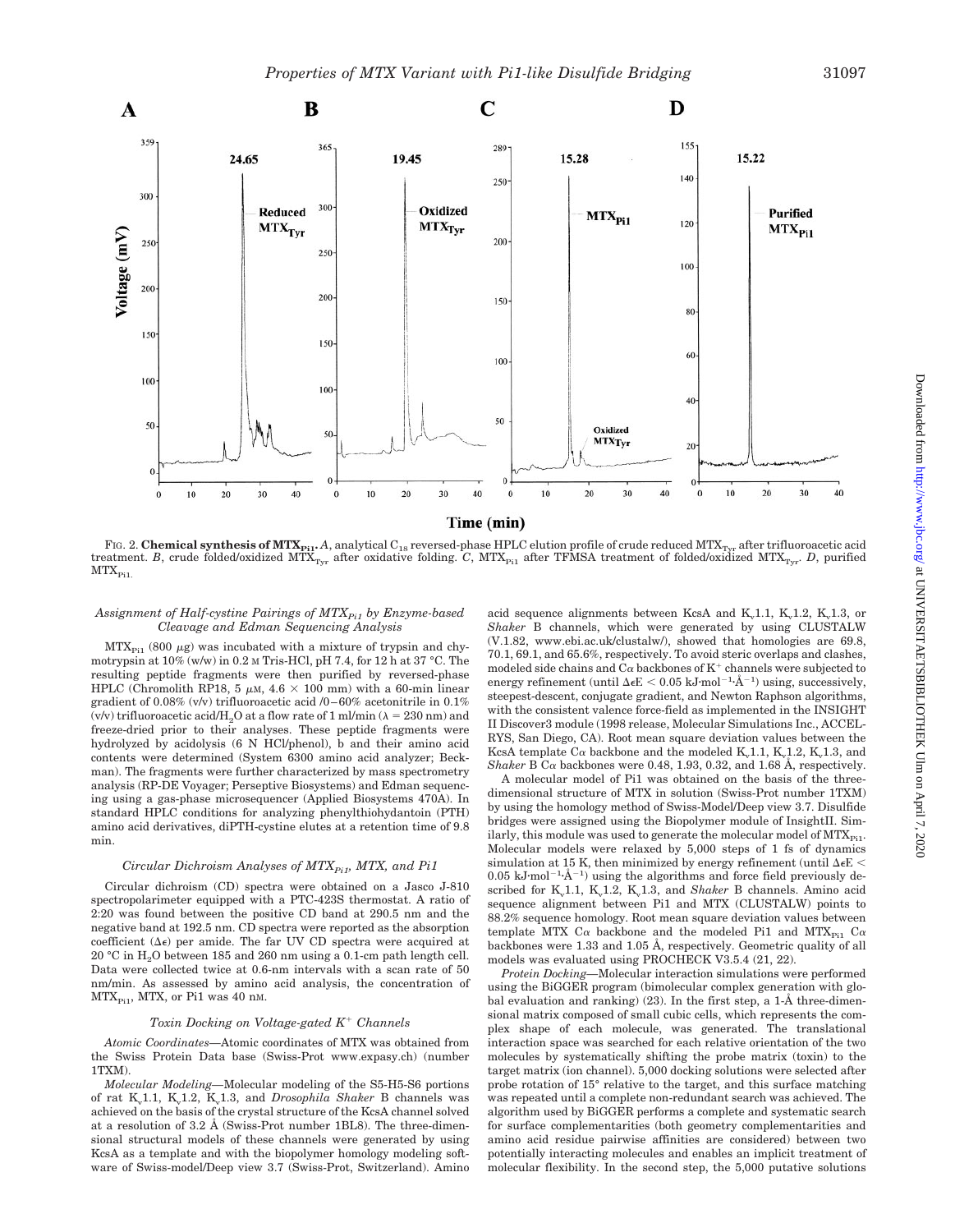$(M+1)$ 3613.1

 $\mathbf A$ 

100

 $90$ 

 $80$ 

 $70$ 

лŕ

 $\overline{30}$ 

 $\overline{20}$ 

 $(M+2H)^2$ 

Intensity  $(9/6)$ 



| .<br>1807.3<br>10<br>العاسينية فيستأني<br>500<br>1600 | 2700                    | 3800<br>4900<br>6000                                                                  | Lys<br>Arg<br>Pro                   |                          | 5.0(5)<br>0.9(1)<br>1.9(2)              |
|-------------------------------------------------------|-------------------------|---------------------------------------------------------------------------------------|-------------------------------------|--------------------------|-----------------------------------------|
|                                                       | Mass $(m/z)$            |                                                                                       |                                     |                          |                                         |
| <b>Enzymes</b>                                        | Retention<br>Time (min) | <b>Proteolytic Fragments</b>                                                          | <b>Experimental</b><br>$Mr (M+H)^+$ | Deduced<br>$M$ $(M+H)^+$ | <b>Half-Cystine</b><br>Pairings         |
| Trypsin<br>Chymotrypsin                               | 2.1                     | $\circ$<br>29<br>DCY SCK                                                              | 734.0                               | 734.8                    | $Cys9$ - $Cys29$                        |
|                                                       | 17.4                    | 24<br><b>VSCTGCSK</b><br><b>CINK</b>                                                  | 1156.2                              | 1156.4                   | $Cys$ - $Cys$ <sup>24</sup>             |
|                                                       | 18.5                    | $\mathsf{APCR} \overset{\mathsf{13}}{\mathsf{CY}} \overset{\mathsf{31}}{\mathsf{CY}}$ | 727.2                               | 726.9                    | $Cys$ <sup>13</sup> $Cys$ <sup>31</sup> |
|                                                       | 21.8                    | 19<br>34<br>TGCPNAK GC-NH2                                                            | 868.5                               | 868.0                    | $Cys$ <sup>19</sup> $Cys$ <sup>34</sup> |

B

Deduced M<sub>r</sub>(M+H)

Amino acid analysis

Asx

Thr

Ser

Glx

Gly

Ala

Val

Cys

**Ile** 

Tyr

Experimental  $M_r (M+H)^{-}$ 

**MTX<sub>Pi1</sub>** 

3613.3

3613.1

 $2.9(3)$ 

 $1.9(2)$ 

 $2.7(3)$ 

 $1.0(1)$ 

 $3.0(3)$ 

 $2.0(2)$ 

 $1.0(1)$ 

 $7.8(8)$ 

 $0.9(1)$ 

 $1.9(2)$ 

 $4.3e^{+3}$ 

Counts

D

were ranked according to four different interaction terms: surface matching, side-chain contacts, electrostatic, and solvation energies

*Docking Solution Screening—*The 15 best solutions were selected according to (i) the global score from BiGGER, (ii) toxin Lys residue  $(Lys^{23}$  for MTX and MTX<sub>Pi1</sub>, or  $Lys^{24}$  for Pi1) and  $\beta$ -sheet strand orientations toward the ion channel pore, and (iii) the best orientation, considering the electrostatic properties of both the toxin and the  $K^+$ channel. The GRASP software (24) was used to determine these electrostatic properties (GRASP; Howard Hughes Medical Institute, Co-

*Structural Refinement of the Final Complexes—*The screened docking solutions were minimized with a rigid-body method  $(C_{\alpha}\text{-locked})$  with steepest-descent algorithms using Deep-view V3.7 (until  $\Delta \epsilon E < 0.05$ )  $kJ \text{-} mol^{-1} \text{-} \AA^{-1}$  with a GROMOS96 force field (25) to relieve possible steric clashes and overlaps. During structural refinement, a distance-

*Docking Energy Calculations—*Final docking energy of each best solution ( $\epsilon_{\text{toxin-channel}} - \epsilon_{\text{toxin}} + \epsilon_{\text{channel}}$ )) was obtained by subtracting the sum of toxin energy alone ( $\epsilon_{\text{toxin}}$ ) and ion channel energy alone ( $\epsilon_{\text{channel}}$ ), after rigid body minimization  $(C\alpha - C\alpha)$  distances locked) until  $\Delta \epsilon E$  <  $0.05 \text{ kJ·mol}^{-1}$  (GROMOS96 force field) (25), from the final complex

energy  $(\epsilon_{\text{toxin-channel}})$  minimized under identical conditions.

combined into a global scoring function.

dependent dielectric constant of 4 was used.

lumbia University, New York).



 $MTX_{pi1}$ 

VSCGTGSKDCYAPCRKQTGCPNAKCINKSCKCYGC-NH2

*Close Interaction Analyses—*Details of interactions were analyzed using the LIGPLOT program (26) on each best docking solution given by the screening method.

*Linear Regression—*Linear regression was computed using the Prism software (GraphPad Prism version 3.0cx for MacOS X; GraphPad Software, San Diego, CA; www.graphpad.com).

#### *Neurotoxicity of MTX* $_{Pi1}$  *and MTX* $_{Tyr}$  *in Mice*

The peptides were tested *in vivo* for toxicity by determining the  $LD_{50}$ after intracerebroventricular injections into 20 g of C57/BL6 mice (animal testing agreement number 006573, delivered by the Ministère de l'Agriculture et de la Pêche). Groups of six mice per dose were injected with 5  $\mu$ l of MTX<sub>Pi1</sub> solution containing 0.1% (w/v) bovine serum albumin and 0.9% (w/v) sodium chloride.

#### *Competitive Inhibition of 125I-Apamin Binding onto Rat Brain Synaptosomes by*  $MTX_{Pi}$ *,*  $MTX_{Tvr}$ *, and MTX*

Rat brain synaptosomes were prepared as described by Gray and Whittaker (27). Aliquots of 50  $\mu$ l of 0.1 nM <sup>125</sup>I-apamin were added to  $400 \mu l$  of synaptosome suspension (0.4 mg protein/ml). Samples were incubated for 1 h at 4 °C with 50  $\mu$ l of one of a series of concentrations of  $MTX_{\text{Pi}}$  or  $MTX_{\text{Ivr}}$  or  $MTX$  (10<sup>-2</sup> M to 10<sup>-14</sup> M) in 500 µl of final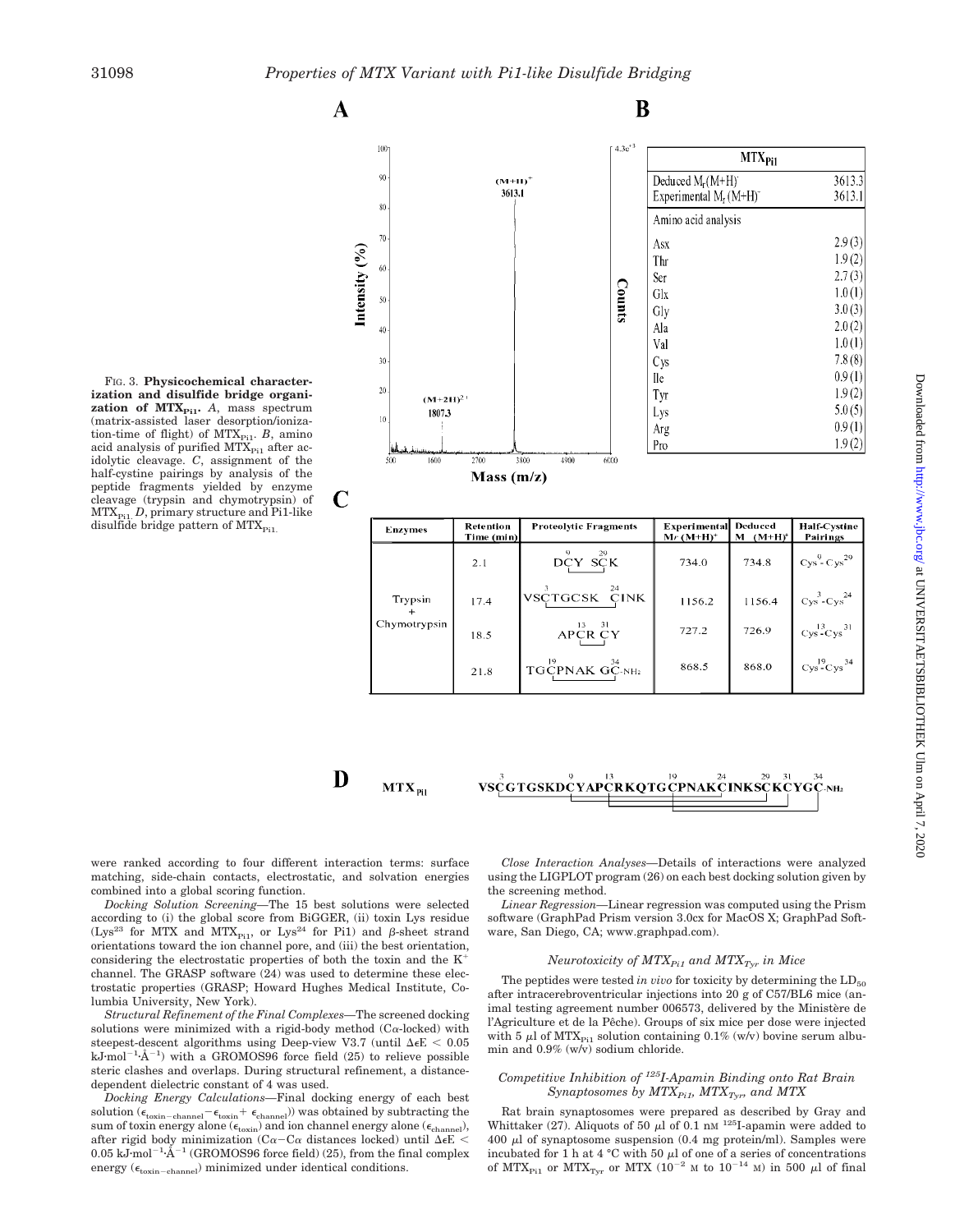

FIG. 4. **Structural analyses of MTX**<sub>Pi1</sub>. *A*, superimposed CD spectra of MTX<sub>Pi1</sub>, MTX, and Pi1. *B*, structural comparison of MTX and MTX<sub>Pi1</sub>  $C\alpha$  backbones. *Top*, MTX with C1-C5, C2-C6, C3-C4, and C7-C8 half-cystine pairings. *Bottom*, MTX<sub>Pi1</sub> with C1-C5, C2-C6, C3-C7, and C4-C8 pairings. Both peptides are shown as ribbon structures (a-helices,  $\beta$ -sheets, Ca backbones, and disulfide bridges are highlighted in *red*, *blue*, *yellow*, and *purple*, respectively). The three-dimensional structure of MTX in solution (11) is retrieved from the Swiss Protein Data Bank (Swiss-Prot number 1TXM), whereas a molecular model of MTX<sub>Pi1</sub> was used. The drawing was generated using the Swiss PDB viewer. *C*, superimposed C $\alpha$ backbones of MTX and MTX $_{pi1}$ . Side chains, from amino acid residues that are the most differently oriented between both peptides, are detailed in green (MTX<sub>Pi1</sub>) and *blue* (MTX). Disulfide bridges are omitted for clarity.

FIG. 5. **Effect of MTX**<sub>Pi1</sub> on the bind-<br> **ing of** <sup>125</sup>**I**-apamin onto rat brain syn**aptosomes: Comparison between MTX and MTX**<sub>Tyr</sub>.  $B_0$  is the binding of 0.1 nm<sup>125</sup>I-apamin in the absence of ligand, and *B* is the binding in the presence of the indicated concentrations of competitors. Nonspecific binding, less than 8%, was subtracted for the calculation of the ratios. The data were fitted by the equation y = a/[1 + exp(-(x-IC<sub>50</sub>)/b] with  $IC_{50}$ values of  $4.8 \pm 3.8$  pM (apamin, *filled squares*), 4.4 3.1 nM (MTX, *filled cir* $cles$ ), 17.4  $\pm$  5.6 nm (MTX<sub>Pi1</sub>, *open circles*), and  $2.6 \pm 0.3 \mu \text{M}$  (MTX<sub>Tyr</sub>, *gray circles*). Data are the mean of triplicates  $\pm$  S.D.



Log [ligand] (M)

volume. The incubation buffer was 25 mm Tris-HCl, 10 mm KCl, pH 7.2. The samples were centrifuged, and the resulting pellets were washed three times in 1 ml of the same buffer. Bound radioactivity was determined by  $\gamma$  counting (Packard Crystal II). The values expressed are the means of triplicate experiments  $\pm$  S.D. Nonspecific binding, less than 8% of the total binding, was determined in the presence of an excess (10 nM) of unlabeled apamin.

#### *Preparation and Electrophysiological Recordings of Xenopus Oocytes*

*Xenopus laevis* oocytes at stages V and VI were prepared for cRNA injection and electrophysiological recordings. The follicular cell layer was removed by enzymatic treatment with 2 mg/ml collagenase IA (Sigma) in classic Barth's medium lacking external  $Ca^{2+}$ . The cDNA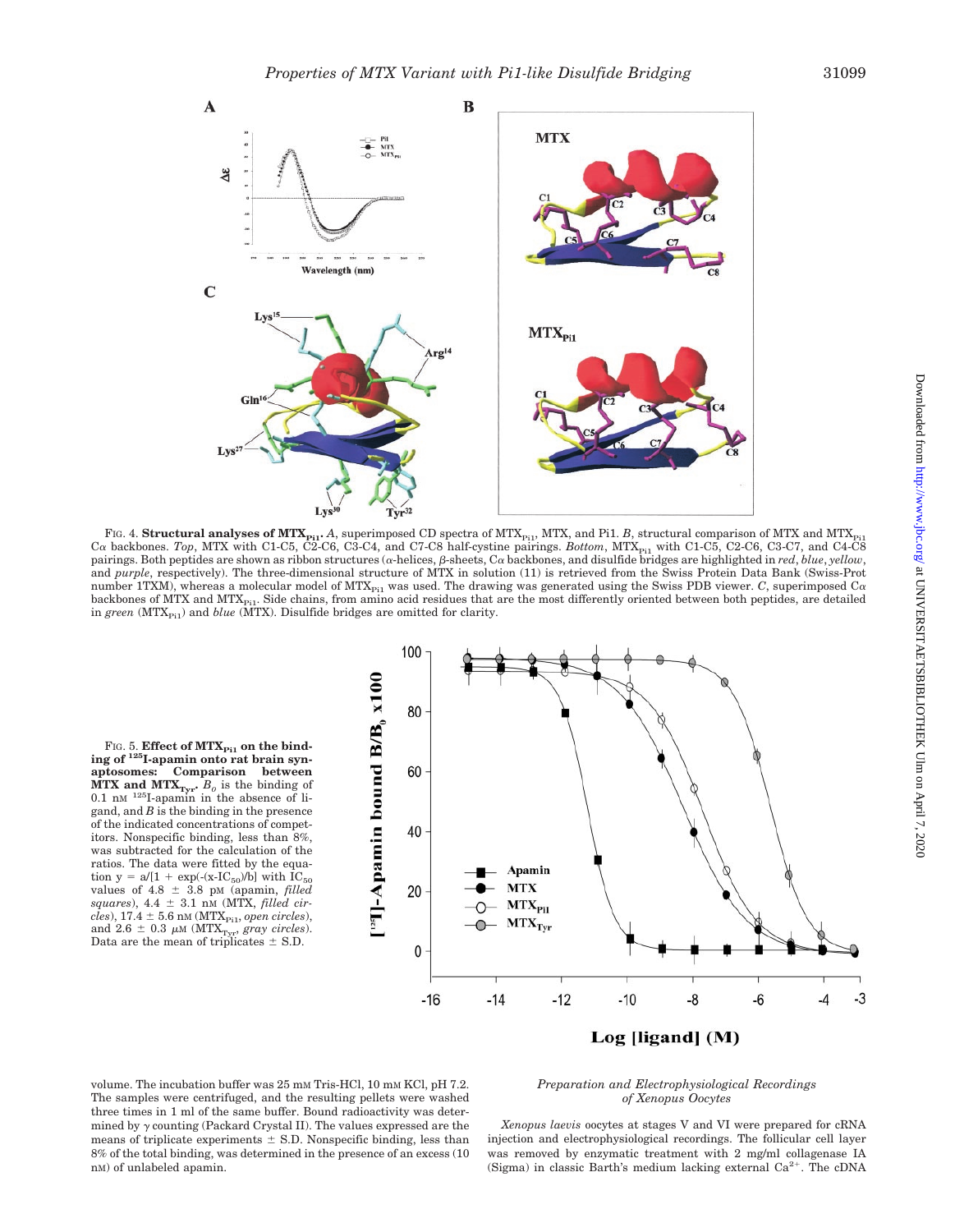

FIG. 6. MTX<sub>Pi1</sub> exhibits pharmacological properties distinct from those of MTX. *A*, MTX<sub>Pi1</sub> is a high affinity blocker of *Shaker* B channel. Current traces illustrating the extent of current block by various concentrations of  $MTX_{p_{11}}$ . Holding potential is  $-80$  mV, and test potential is  $+60$ mV. *B*, recovery of *Shaker* B K<sup>+</sup> current after application of 10 nm MTX<sub>Pi1</sub>. *C*, dose-dependent inhibition curve of *Shaker* B currents by MTX<sub>Pi1</sub>. Each data point is the mean  $\pm$  S.D. of  $n = 7$  cells. The *solid line* through the data is from the Hill equation  $y = y_0 + (a.x^b/IC_{50}^b + x^b)$  with an IC<sub>50</sub> value of  $0.24 \pm 0.12$  nM ( $n = 63$ ). a is the maximum block by MTX<sub>Pi1</sub>, a =  $97.7 \pm 9.4\%$ . For comparison, the *dotted line* represents the dose-dependent inhibition curve by MTX. *D*, dose-dependent inhibition curve of K<sub>v</sub>1.2 currents by MTX<sub>Pi1</sub>. IC<sub>50</sub> = 2.76  $\pm$  2.01 nM (*n* = 84), and a =  $111.6 \pm 8.2\%$ . *Dotted line*, the effect of MTX. *E*, dose-dependent inhibition curve of K<sub>v</sub>1.3 currents by MTX<sub>Pi1</sub>. IC<sub>50</sub> = 102.4  $\pm$  37.3 nM (*n* = 63), and  $a = 83.2 \pm 4.2\%$ . *Dotted line*, the effect of MTX. *F*, dose-dependent inhibition curve of K<sub>v</sub>1.1 currents by MTX<sub>Pi1</sub>. IC<sub>50</sub> = 16.0  $\pm$  15.9 nM (*n* = 28), and  $a = 6.4 \pm 1.0\%$ . *Dotted line*, the effect of MTX.

plasmids were linearized with *SmaI* (*Shaker* B), *NotI* (rat K<sub>v</sub>1.1), *XbaI* (rat  $K_v1.2$ ), and  $EcoR1$  (rat  $K_v1.3$ ) and transcribed with either T7 or SP6 RNA polymerase (mMessage mMachine kit; Ambion). The cells were microinjected  $1-2$  days later with 50 nl of cRNA  $(0.1 \mu g/\mu)$  *Shaker* B, rat  $K_v1.1$ , rat  $K_v1.2$ , or rat  $K_v1.3$  channels). To favor  $K^+$  channel expression, cells were incubated at 16 °C into a defined nutrient oocyte medium (28) 2–6 days before current recordings. Oocyte currents were then recorded at 20 °C by standard two-microelectrode techniques using a voltage-clamp amplifier (GeneClamp 500; Axon Instruments) interfaced with a 16-bit AD/DA converter (Digidata 1200A; Axon Instruments). Electrodes filled with 140 mM KCl had an electric resistance of  $0.5-1$  M $\Omega$ . Voltage pulses were delivered every 15 s from a holding potential of  $-80$  mV. Current records were sampled at 10 kHz and low pass-filtered at 2 kHz using an eight-pole Bessel filter and stored on computer for subsequent analysis. The extracellular recording solution contained (in mM): 88 NaCl, 10 KCl, 2  $MgCl<sub>2</sub>$ , 0.5  $CaCl<sub>2</sub>$ , 0.5 niflumic acid, 5 HEPES, 0.1% bovine serum albumin, pH 7.4 (NaOH). Leak and capacitive currents were subtracted on-line by a P/4 protocol. Residual capacitive artifacts were blanked for display purposes. Toxin solutions were superfused in the recording chamber at a flow rate of 2 ml/min using a ValveBank4 apparatus (Automate Scientific Inc.). The results are presented as mean  $\pm$  S.D.

#### RESULTS AND DISCUSSION

*Solid-phase Synthesis and Physicochemical Characterization of MTX<sub>Tyr</sub>* and MTX<sub>Pi1</sub>—Stepwise assembly of MTX<sub>Tyr</sub> was achieved by means of Fmoc/ $t$ -butyl chemistry (19). For Tyr<sup>32</sup>, we used the more acid-resistant, but TFMSA-sensitive, 2,6 dichloro-benzyl side-chain protecting group that is not cleaved by trifluoroacetic acid treatment. A double coupling strategy was applied with Fmoc-amino acid hydroxybenzotriazole active esters. The yield of assembly ranged between 80 and 90%. Fig.

2 illustrates the elution profiles by  $C_{18}$  reversed-phase HPLC of  $MTX<sub>Tvr</sub>$  and  $MTX<sub>Pi1</sub>$  at different steps of the synthesis: crude reduced  $MTX<sub>Tvr</sub>$  after trifluoroacetic treatment (A), crude oxidized  $MTX_{Tyr}$  after oxidative folding  $(B)$ ,  $MTX_{P11}$  resulting from TFMSA treatment of  $MTX_{\text{Tyr}}$  (*C*), and purified  $MTX_{\text{Pi}}$  (*D*). These data suggest that the chemical strategy elaborated to synthesize  $MTX_{Pi}$  appears to be successful. However, a careful physicochemical characterization was required, especially to formally establish that  $\rm MTX_{\rm{Pi}}$  exhibits the expected Pi1-like disulfide bridging.

First the relative molecular mass of purified  $MTX_{Pi1}$  was verified by matrix-assisted laser desorption ionization-time of flight mass spectrometry analysis (Fig. 3*A*). An experimental  $M_r$  (M+H)<sup>+</sup> value of 3613.1 was obtained for MTX<sub>Pi1</sub>, in close agreement with its deduced  $M_r (M+H)^+$  of 3613.3. As expected, this experimental value also agrees with the experimental *M*<sup>r</sup>  $(M+H)^+$  of 3613.3 obtained for MTX (29). According to amino acid analysis after acidolysis of MTX<sub>Pi1</sub>, the amino acid ratios were similar to the deduced values (Fig. 3*B*). The primary structure of  $MTX_{Pi}$  was further verified by Edman sequencing (data not shown). To establish the half-cystine pairings of  $MTX_{Pi1}$ , the folded/oxidized peptide was treated with a mixture of trypsin and chymotrypsin. As shown in Fig. 3*C*, the data demonstrate that, contrary to MTX, MTX<sub>Pi1</sub> exhibits half-cystine pairings between  $\text{Cys}^3$ - $\text{Cys}^{24}$ ,  $\text{Cys}^9$ - $\text{Cys}^{29}$ ,  $\text{Cys}^{13}$ - $\text{Cys}^{31}$ , and Cys19-Cys34 (which corresponds to the standard C1-C5, C2-C6, C3-C7, and C4-C8 Pi1-like pairings). Thus, as expected,  $MTX_{Pi1}$  differs from MTX by the two last disulfide bridges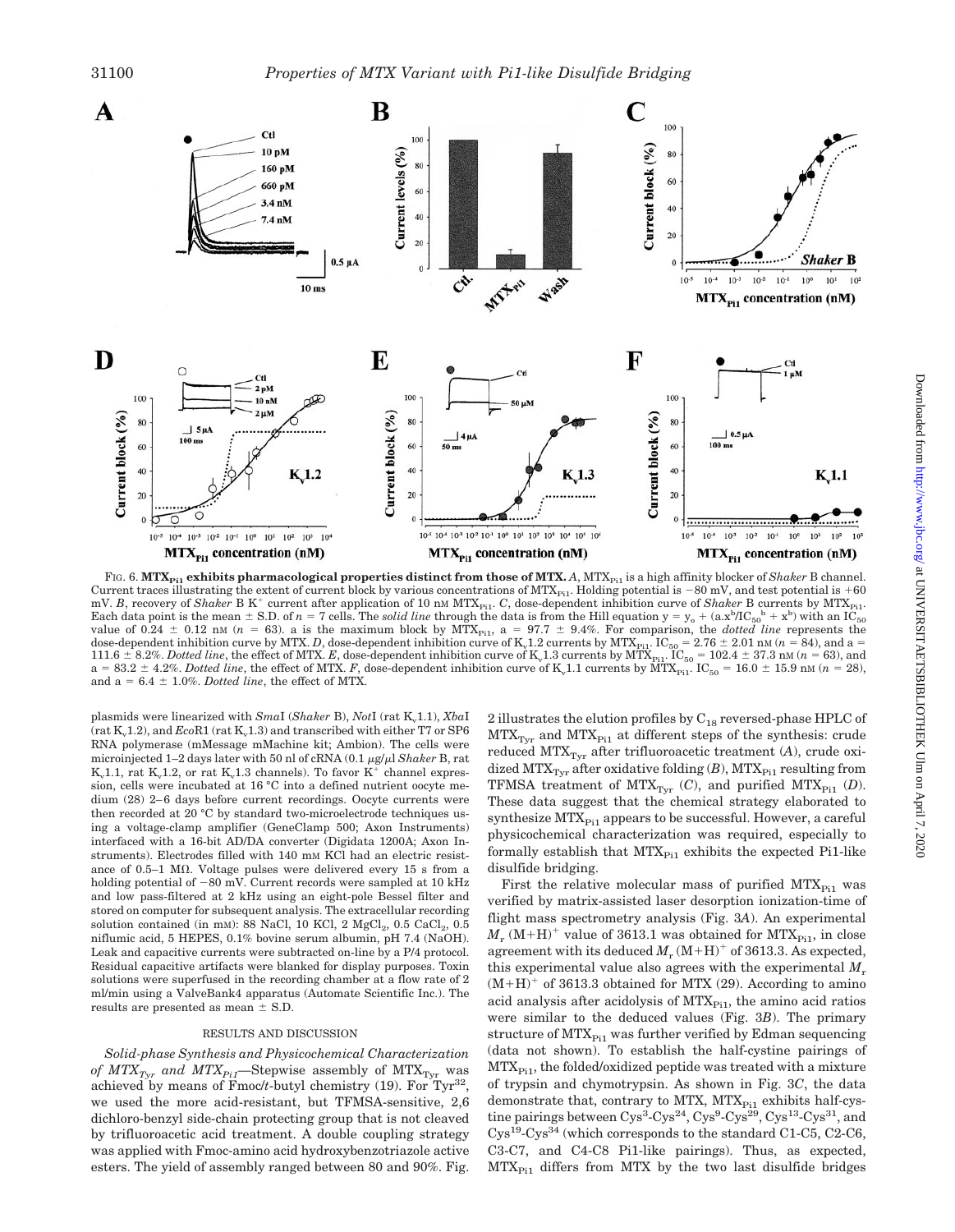

FIG. 7. Chemical modification of Tyr<sup>32</sup> alters MTX pharmacology. A, current traces illustrating two sets of *Shaker* B K<sup>+</sup> currents elicited by various membrane depolarizations (from  $-40$  to  $+70$  mV) before and after application of  $10 \mu$ m MTX<sub>Tyr</sub>. Holding potential is  $-80$  mV, *B*, dose-dependent inhibition curve of *Shaker* B currents by  $MTX_{Tyr}$ . Fitting parameters provide an IC<sub>50</sub> value of 1229  $\pm$  41 nm (*n* = 70), and  $a = 100 \pm 7\%$ . For comparison, the *dotted line* represents the dose-dependent inhibition curve by MTX<sub>Pi1</sub>. Test potentials are +60 mV. *C*, dose-dependent inhibition curve of K<sub>v</sub>1.2 currents by MTX<sub>Tyr</sub>. IC<sub>50</sub> = 6.5  $\pm$  3.6 nM (*n* = 56), and a = 33.9  $\pm$  2.7%. *Dotted line*, the effect of MTX<sub>Pi1</sub>. *D*, dose-dependent inhibition curve of K<sub>v</sub>1.3 currents by MTX<sub>Tyr</sub>. IC<sub>50</sub> = 287  $\pm$  4 nM (*n* = 56), and a = 71.6  $\pm$  3.5%*. Dotted line,* the effect of MTX<sub>Pi1</sub>. *E*, no significant inhibition was observed on rat K<sub>v</sub>1.1 for MTX<sub>Tyr</sub> concentrations up to 1  $\mu$ M (*n* = 28). Data points are the mean  $\pm$  S.D. When absent, *error bars* are within symbol size.

(C3-C7 and C4-C8, instead of C3-C4 and C7-C8) and adopts a conventional pattern of disulfide bridging that is identical to those of other characterized  $\alpha$ -KTx6 toxins (Fig. 3*D*).

*Structural Properties of MTX<sub>Pi1</sub>—The CD spectrum of*  $MTX_{Pi1}$  was recorded to assess its secondary structures and was compared with the CD spectra of MTX and Pi1 (Fig. 4*A*). Measurements were performed at a wavelength ranging from 185–260 nm. The data obtained correspond essentially to  $\pi$ - $\pi$ <sup>\*</sup> and  $n-\pi^*$  transitions of the amide chromophores of the peptide backbones (30). The CD spectra show large negative contributions between 207 and 230 nm and large positive contributions around 190 nm, indicating the presence of both  $\alpha$ -helical and  $\beta$ -sheet structures. These data are consistent with peptide backbone folding according to  $\alpha/\beta$  scaffolds (12) for MTX,  $MTX_{Pi1}$ , and Pi1. However, the CD spectra analyses do not point to obvious structural changes between  $MTX_{Pi1}$  and  $MTX$ . For the sake of comparison with the three-dimensional structure of MTX (11), we therefore generated a computed molecular model of  $MTX_{Pi1}$ . This model was obtained using MTX as a template; it was relaxed, minimized, and validated as described under "Experimental Procedures." As shown in Fig. 4*B*, the C $\alpha$  backbone of MTX<sub>Pi1</sub> does not differ markedly from that of MTX despite the important differences in half-cystine pairings. In contrast, a detailed examination of the side chains of a number of trifunctional amino acid residues suggests some

marked differences in their orientations (Fig. 4*C*). These structural changes may nevertheless be sufficient to significantly impact peptide pharmacology.

*Pharmacology of MTX<sub>Pi1</sub>—MTX<sub>Pi1</sub> was tested <i>in vivo* for neurotoxicity by intracerebroventricular injections in C57/BL6 mice. It is lethal in mice, with an  $LD_{50}$  value of 90 ng/mouse. In comparison, the  $LD_{50}$  values of MTX (2) and Pi1 (31) are 80 and 200 ng per mouse, respectively.  $MTX_{Pi1}$  remains as fully active as MTX *in vivo*, indicating that both disulfide bridge patterns provide peptides of equipotent lethality. Interestingly, oxidized  $MTX<sub>Tvr</sub>$ , the intermediate reaction product that generates  $\rm MTX_{Pi1}$  upon TFMSA treatment, is  ${\sim}$ 9-fold less potent than  $MTX_{Pi1}$  for lethal activity in mice, with an  $LD_{50}$  value of 800 ng/mouse. This result suggests that the integrity of  $\text{Tyr}^{32}$  is key to expression of  $MTX_{Pi1}$  lethality.

To investigate the pharmacology of  $MTX_{Pi1}$ , we first tested its ability to compete with 125I-apamin for binding onto SK channels of rat brain synaptosomes (Fig. 5). MTX<sub>Pi1</sub> inhibits <sup>125</sup>I-apamin binding with an IC<sub>50</sub> value of 17.4  $\pm$  5.6 nm. It is about 4-fold less potent than MTX, which exhibits an  $IC_{50}$ value of  $4.4 \pm 3.1$  nm, in agreement with previous data (2). Therefore, the disulfide bridge pattern of the peptide (MTXtype *versus* Pi1-type) appears to mildly affect its binding onto rat brain apamin-sensitive SK channels. Additionally, the presence of the 2,6 dichloro-benzyl protecting group on  $\text{Tr}^{32}$  sig-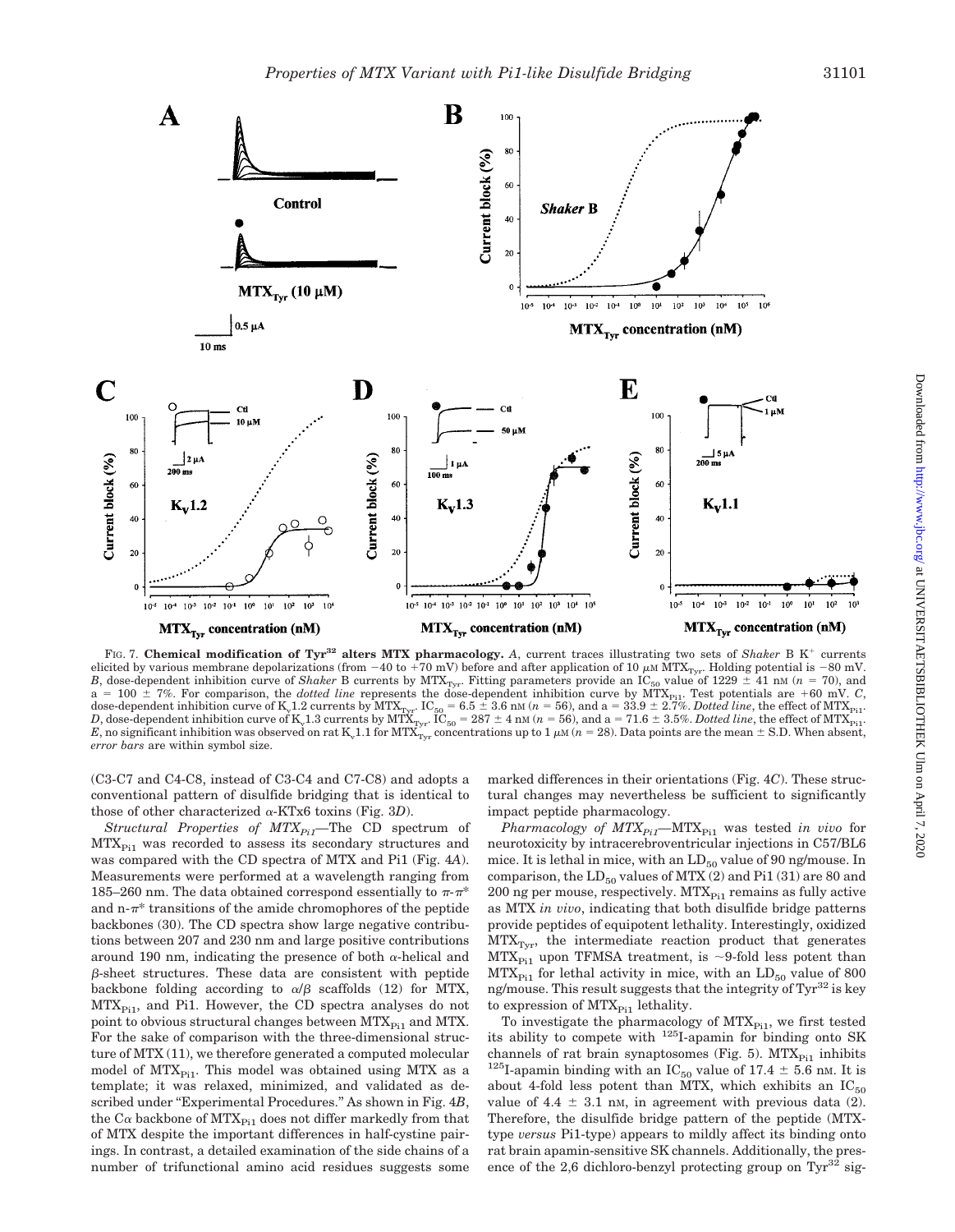

FIG. 8. Map detailing major molecular contacts between MTX<sub>P11</sub> and *Shaker* B channel. A, space-filling representation of the molecular model of MTX<sub>P11</sub>. *B*, space-filling representation of the molecular model of *Shaker* B channel (S5-H5-S6 pore regions). The pore regions of each four  $\alpha$ -subunits composing the ion channel are labeled *A*, *B*, *C*, and *D*. Identical *color codes* were used to highlight pairs of interacting amino acid residues in *panels A* and *B*. *Numbers* represent the positions of the specified amino acid residues within either MTX<sub>Pi1</sub> (*A*) or *Shaker* B channel (*B*) primary structure. The docking of MTX<sub>Pi1</sub> onto the *Shaker* B channel can be imagined by a 180 ° vertical rotation of MTX<sub>Pi1</sub> from left to right. Note that the *scale of magnification* between *panels A* and *B* is different.

nificantly decreased the ability of the peptide to compete with <sup>125</sup>I-apamin for binding to SK channel (IC<sub>50</sub> value of 2.6  $\pm$  0.3  $\mu$ M; 150-fold less potent).

Next, we tested the effects of  $MTX_{Pi1}$  and  $MTX_{Tyr}$  onto *Shaker* B, rat  $K_v1.1$ ,  $K_v1.2$ , and  $K_v1.3$  expressed in *Xenopus* oocytes, because they are the regular targets of MTX (1, 2). As shown in Fig. 6A,  $MTX_{P11}$  blocks *Shaker* B K<sup>+</sup> outward currents with high affinity. The peptide starts to be active at 10 pM concentration and achieves the highest current block (97.7%) at about 10 nm. The effect of 10 nm  $MTX_{Pi1}$  is readily reversible upon washout of the peptide (Fig.  $6B$ ). The effect of  $MTX_{Pi1}$  is concentration-dependent with an  $IC_{50}$  value of current inhibition of  $0.24 \pm 0.12$  nm ( $n = 63$ ; Fig. 6*C*). This should be compared with the effect of MTX, which acts on *Shaker* B channels with an  $IC_{50}$  of 3.4 nm (9) in identical experimental conditions. These data indicate that the MTX peptide is  $\sim$ 14fold more potent in binding onto *Shaker* B channels when reticulated with Pi1-like half-cystine pairings rather than with its wild-type pairings. For rat  $K_v1.2$  channels, the extent of  $K^+$ current blockage by  $MTX_{Pi1}$  is maximal with an  $IC_{50}$  value of  $2.8 \pm 2.1$  nm. Compared with MTX, these values correspond to a 46-fold reduction in affinity but to an increase of about 30% in the extent of blockage (16). Altogether, the data obtained for *Shaker* B and  $K_v1.2$  channels suggest that the change in disulfide bridging of the MTX peptide is accompanied, not only by modifications in affinity, but also by changes in the combined efficacy of ionic pore occlusion and  $K^+$  efflux by the peptide. This analysis is reinforced by examining the effect of  $MTX_{P<sub>i1</sub>}$  on rat  $K_v1.3 K^+$  currents (Fig. 6*E*). MTX<sub>Pi1</sub> interacts with  $K_v1.3$ channels with an IC<sub>50</sub> value of 102  $\pm$  37 nm (*n* = 63), which represents a 3-fold increase in affinity as compared with MTX (16). Interestingly,  $MTX_{Pi1}$  also blocks the K<sup>+</sup> efflux to a greater extent (83  $\pm$  4%) than MTX (~20%). A similar change in blocking efficacy toward  $K<sub>v</sub>1.3$  channel had already been observed with a three-disulfide-bridged MTX analog (16), suggesting that the peptide half-cystine pairing pattern may significantly affect ion channel pore occlusion. Finally, we also

investigated the effect of MTX<sub>Pi1</sub> on rat  $K_v1.1 K^+$  currents (Fig. 6*F*) and found it to be mostly inactive, as reported for MTX (16).

To get some insight on the contribution of  $\text{Tyr}^{32}$  residue to  $MTX<sub>Pi1</sub>$  pharmacology, we also investigated the effects of folded/oxidized MTX<sub>Tvr</sub> on the various voltage-gated  $K^+$  channels (Fig. 7). Interesting marked differences in the pharmacological properties of this peptide were observed, as compared with those of  $MTX_{Pi1}$ . Tyr<sup>32</sup> appears to be key with regard to  $MTX_{Pi1}$ affinity for *Shaker* B channel but not for the extent of K current blockage (Fig. 7,  $A$  and  $B$ ). Indeed, with an  $IC_{50}$  value of 1,229  $\pm$  41 nm (*n* = 70), the folded/oxidized MTX<sub>Tyr</sub> is about 5,000-fold less potent than MTX<sub>Pi1</sub> for K<sup>+</sup> channel interaction. For rat  $K_v1.2$  channels, an inverted situation is observed (Fig. 7*C*). The  $IC_{50}$  value obtained for  $MTX_{Tyr}$  is grossly similar to that of MTX<sub>Pi1</sub> (6.5  $\pm$  3.6 nm and 2.8  $\pm$  2.1 nm, respectively), contrary to the extent of current blockage, which is markedly decreased from 100% to 34  $\pm$  3% in the case of MTX<sub>Tyr</sub>. These findings further support a key role of MTX  $Tyr^{32}$  residue for toxin effect on  $K_v1.2$  channel, as reported previously (8). In contrast, the presence of a 2,6 dichloro-benzyl moiety on the Tyr<sup>32</sup> phenol ring has no significant impact on rat  $K_v1.3$  (Fig. 7*D*) or  $K_v1.1$  (Fig. 7*E*)  $K^+$  channel pharmacology.

*Docking of MTX<sub>Pi1</sub> onto Voltage-gated K<sup>+</sup> Channels*—We first performed a Blastp (V.2.2.5, us.expasy.org/tools/blast/) search against the whole Protein Data Bank to select the correct template to generate models of the S5-H5-S6 portions of rat K<sub>v</sub>1.1, K<sub>v</sub>1.2, K<sub>v</sub>1.3, and *Shaker* B channels. The KcsA primary structure (Swiss-Prot number 1BL8) showed the best *E*-value score for all the voltage-gated  $K^+$  channels under consideration. In addition, CLUSTALW (V.1.82) amino acid sequence alignments indicate that KcsA channel is a premium template that presents sequence homologies of  $69.8\%$  (K<sub>v</sub>1.1),  $70.1\%$  (K<sub>v</sub>1.2), 69.1% (K<sub>v</sub>1.3), and 65.6% (*Shaker* B). The threedimensional structures of the molecular models generated were very similar to that of KcsA, with root mean square deviation values of 0.48 Å (K<sub>v</sub>1.1), 1.93 Å (K<sub>v</sub>1.2), 0.32 Å (K<sub>v</sub>1.3), and 1.68 Å (*Shaker* B). The geometric quality of the models was assessed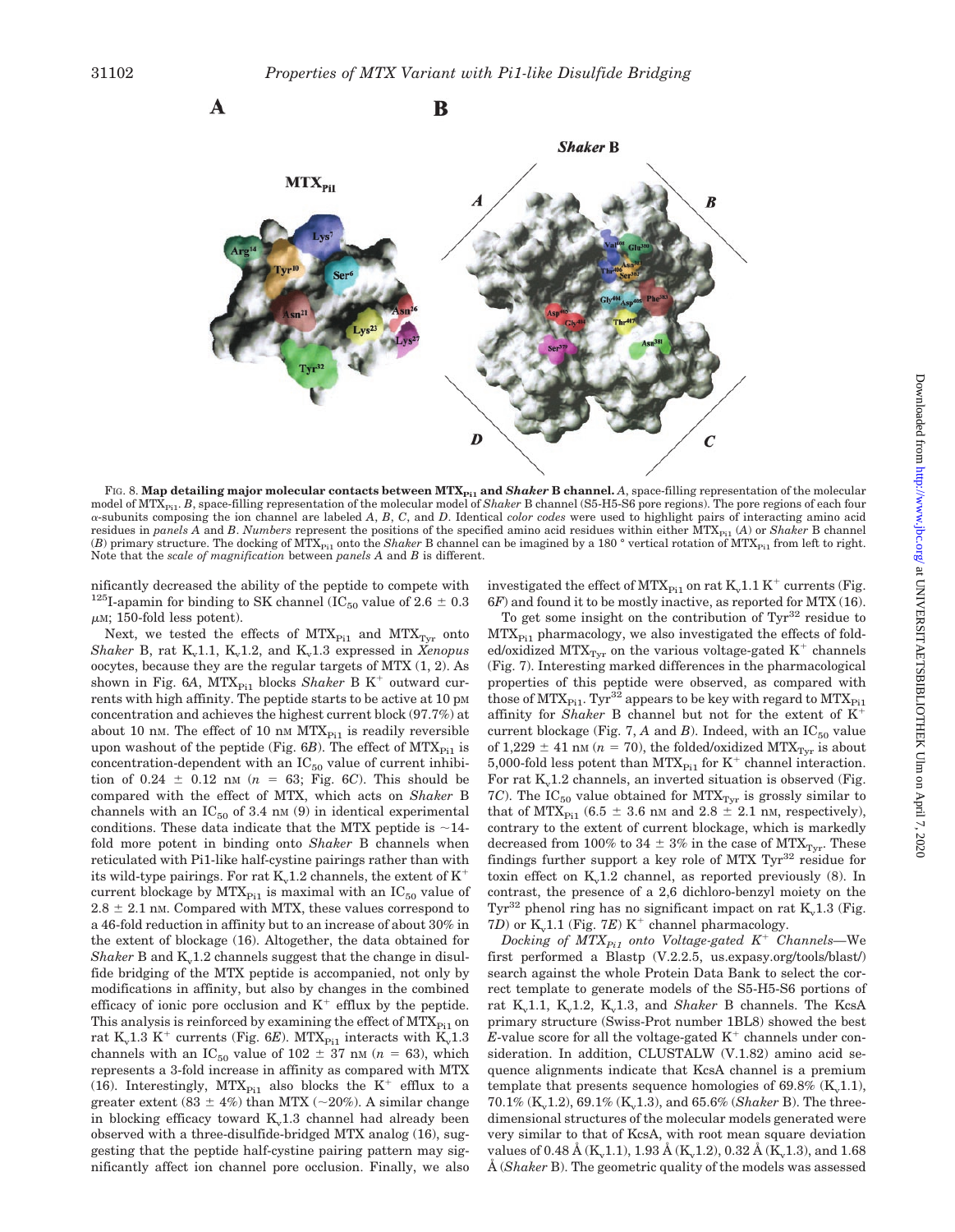described under ''Experimental Procedures.'' We first detailed the docking of MTX<sub>Pi1</sub> on *Shaker* B channel as it exerts its highest affinity toward this  $K^+$  channel subtype  $(IC_{50}$  value of 0.24 nm). Fig. 8 illustrates the amino acid residues of MTX<sub>Pi1</sub> (Fig. 8A) that may interact with *Shaker* B channel residues (Fig. 8*B*), as identified according to docking simulation. It is worth noting that the  $Lys^{23}$  and  $Tyr^{32}$  residues of  $MTX_{Pi1}$  belong to the functional dyad that is reported to be crucial for toxin bioactivity (8, 9, 32).

Docking energies were calculated according to the procedures

Docking simulations suggest that  $MTX_{Pi1}$  and  $MTX$  possess similar overall interaction topologies. For example, the Lys<sup>7</sup> and  $Lys^{23}$  residues share the same interacting residues on *Shaker* B channel (the pair  $Thr^{406}$  and  $Val^{408}$  for Lys<sup>7</sup>, and  $\text{Thr}^{407}$  for Lys<sup>23</sup>; data not shown for MTX). Interestingly, additional analyses show that  $MTX_{Pi1}$  possess specific molecular contacts (Asn<sup>26</sup> with Gly<sup>404</sup> and Asp<sup>405</sup>) that are not observed in the MTX docking simulations. Moreover,  $MTX_{P<sub>i1</sub>}$  seems to be more stabilized than MTX on *Shaker* B channel because of a greater number of molecular contacts with the outer loop domain (Glu<sup>380</sup>, Asn<sup>381</sup>, and Ser<sup>382</sup>). One should note that  $\text{Lys}^{27}$ of MTX<sub>Pi1</sub> also interacts with Ser<sup>379</sup> of *Shaker* B channel, whereas  $Lys^{27}$  of MTX does not interact with any ion channel amino acid residue. This may reasonably explain the 14-fold difference in  $IC_{50}$  values observed experimentally for  $MTX_{P11}$ and MTX. Next, we correlated the docking energies of  $MTX_{P<sub>i1</sub>}$ , MTX, and Pi1 on *Shaker* B channel with their experimentally observed  $IC_{50}$  values (Fig. 9A). A high degree of correlation  $(r^2 = 0.97)$  was observed between docking energies and IC<sub>50</sub> values, which validates our overall molecular modeling approach. It also indicates that more detailed investigations of the interaction between MTX<sub>Pi1</sub> and *Shaker* B channel will be permitted.

On  $K_v1.1$  channel, MTX<sub>Pi1</sub>, MTX, and Pi1 are not significantly active. In agreement with these data, no satisfying docking solutions were obtained for these peptides. Thus, we next investigated the docking properties of the peptides on  $K<sub>v</sub>1.2$ channel (Fig. 9*B*). MTX<sub>Pi1</sub> (IC<sub>50</sub> = 2.8 nM) is, respectively, 46- and 6-fold less active than MTX ( $IC_{50} = 0.06$  nM) and Pi1  $(IC_{50} = 0.44 \text{ nm})$  on K<sub>v</sub>1.2. Docking simulations indicate that  $MTX_{Pi1}$ , MTX, and Pi1 share basically a common interaction map with  $K_v1.2$ , although some subtle differences could be observed that may explain their distinct affinities. The  $Thr<sup>4</sup>$ ,  ${\rm Lys}^7$ , and  ${\rm Asp}^8$  residues of both MTX and MTX $_{\rm Pi1}$  are in contact with identical amino acid residues,  $\text{Gly}^{378}$  and  $\text{Asp}^{379}$ , of the  $K<sub>v</sub>1.2$  ion channel pore (data not shown). The major difference concerns  $Lys^{27}$ , which stabilizes MTX over the pore surface by interacting with Ser356. A previous study has also shown that Lys<sup>27</sup> of MTX (as well as Lys<sup>23</sup> and Lys<sup>30</sup>) is crucial for  $K_v1.2$ recognition (33). In contrast, according to our docking experiments, Lys<sup>27</sup> of MTX<sub>Pi1</sub> does not interact with any K<sub>v</sub>1.2 amino acid residue. This difference in  $Lys^{27}$  behavior for its interaction with  $K_v1.2$  may thus explain the 46-fold decrease in  $K_v1.2$ affinity of  $MTX_{Pi1}$  over MTX. Similar docking experiments were performed for Pi1 (data not shown). As for *Shaker* B channel, the docking experiments on  $K_v1.2$  channel indicate a very good correlation  $(r^2 = 0.99)$  between the docking energies of MTX<sub>Pi1</sub>, MTX, and Pi1, and the experimental  $IC_{50}$  values thereof (Fig. 9*B*).



Docking simulations performed with the three peptides on rat  $K<sub>v</sub>1.3$  channel correlate well with the actual peptide pharmacologies. Relatively low-scoring interactions between  $MTX_{Pi1}$  and  $K_v1.3$  channel or MTX and  $K_v1.3$  channel were found (data not shown), consistent with their experimental  $IC_{50}$  values. In addition, computed data on Pi1 docking show the existence of very few contacts between  $Pi$  and the  $K<sub>v</sub>1.3$ channel. As for other docking simulations, a high degree of linear correlation  $(r^2 = 0.99)$  was also obtained between the experimental  $IC_{50}$  values and the docking energies of these peptides (Fig. 9*C*).

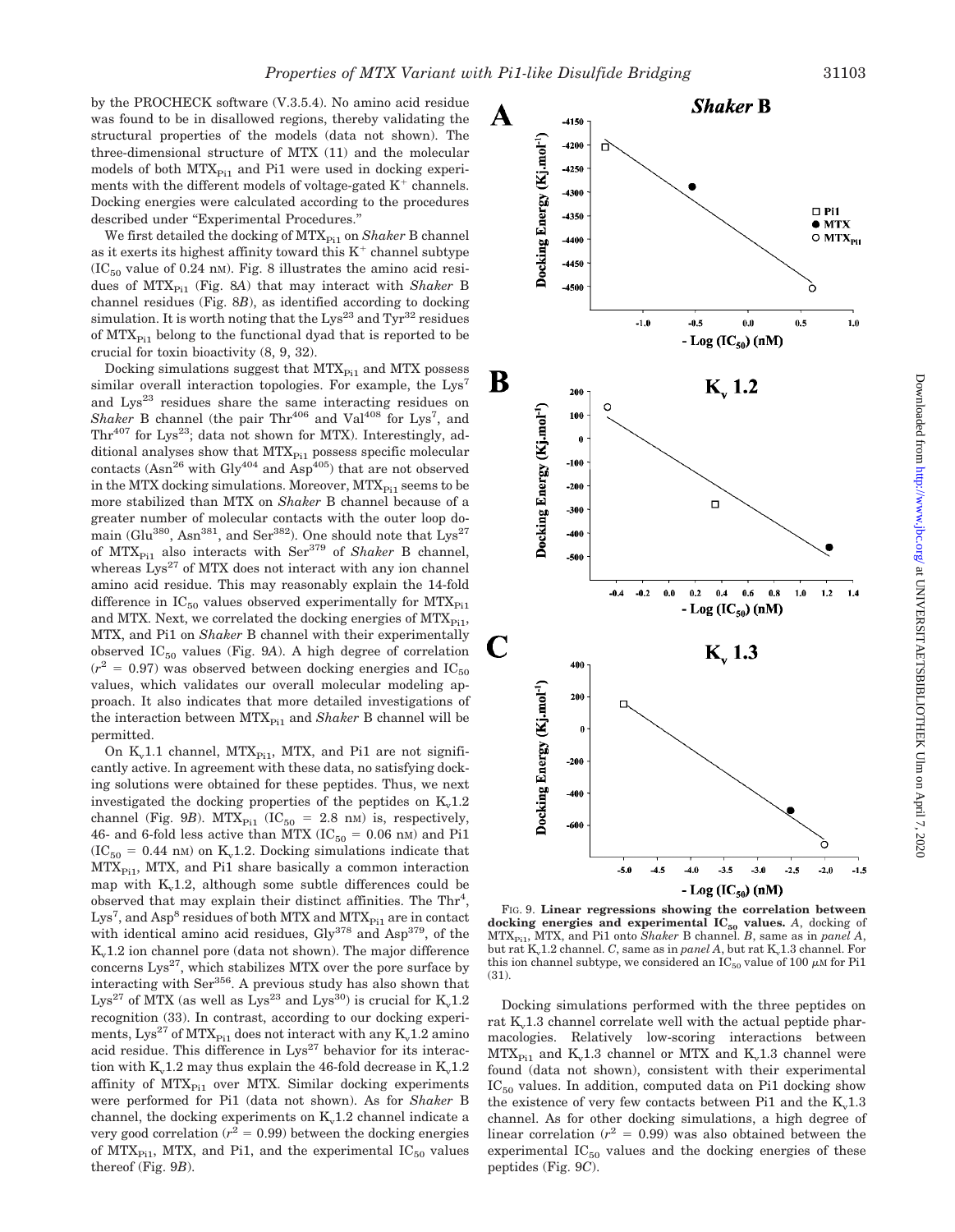In this study, we generated molecular models of the various voltage-gated  $K^+$  channels using the KcsA structure as template. The structure of a novel K<sup>+</sup> channel (KvAP) from *Aeropyrum pernix* has recently been described, after our own structural analyses were completed  $(34)$ . Of note, this  $K^+$  channel is voltage-dependent, contrary to the KcsA channel. However, a careful comparison of the pore regions  $(S_5-H_5-S_6$  segments) of KvAP and KcsA reveals an almost perfect superimposition of the  $\alpha$ -carbon traces of both channels. In addition, the selectivity filter is essentially identical to that of KcsA. Despite these marked structural similarities, we also generated molecular models of the *Shaker* B,  $K_v1.2$ , and  $K_v1.3$  channels using the KvAP channel as template instead of KcsA. In each case, models generated using either KcsA or KvAP as template were identical (data not shown), thereby validating the use of KcsA as template in our study.

*Concluding Remarks—*In the present work, we show that, by using a particular strategy of solid-phase peptide synthesis, one can act on the final half-cystine pairing pattern of a reticulated peptide without altering its chemical structure by either mutations or chemical modifications of specific amino acid residues, or both. Docking experiments ease the understanding of the molecular basis of the toxin to ion channel recognition. In the case of voltage-gated  $K^+$  channels, it was generally well admitted that this recognition was solely based on the participation of amino acid residues from the toxin  $\beta$ -sheet structure. This does not appear to be the case because docking data suggest the contribution of amino acid residues belonging to distinct toxin structural domains (*e.g.* Ser<sup>6</sup>, Lys<sup>7</sup>, and  $Tyr^{10}$  of MTX). From this study, the disulfide bridge organization of MTX contributes to its pharmacological action. Though the  $\alpha/\beta$ scaffold is neither disrupted nor markedly altered, we highlighted some interesting differences in the relative orientation of the side chains of certain ''key'' amino acid residues. Therefore, it is likely that the most significant changes in pharmacological properties observed between  $MTX_{Pi1}$  and  $MTX$  may be in part attributed to the side chains of  $Arg<sup>14</sup>$ , Lys<sup>27</sup>, and/or  $Tyr^{32}$  residues. In line with such a view, a recent study (33) based on Brownian dynamics simulations argues in favor of central roles played by  $Lys^{27}$  and  $Tyr^{32}$  residues of MTX in its recognition of the Kv1.2 channel.

*Acknowledgments—*We thank P. Mansuelle, B. Chagot, J. Barbaria, C. Devaux, J. Van Rietschoten, and B. De Rougé for help in this work.

#### REFERENCES

- 1. Kharrat, R., Mansuelle, P., Sampieri, F., Crest, M., Oughideni, R., Van Rietschoten, J., Martin-Eauclaire, M. F., Rochat, H., and El Ayeb, M. (1997) *FEBS Lett.* **406,** 284–290
- 2. Kharrat, R., Mabrouk, K., Crest, M., Darbon, H., Oughideni, R., Martin-Eauclaire, M. F., Jacquet, G., El Ayeb, M., Van Rietschoten, J., and Sabatier, J. M. (1996) *Eur. J. Biochem.* **242,** 491–498
- 3. Olamendi-Portugal, T., Gomez-Lagunas, F., Gurrola, G. B., and Possani, L. (1996) *Biochem. J.* **315,** 977–981
- 4. Olamendi-Portugal, T., Gomez-Lagunas, F., Gurrola, G. B., and Possani, L. D. (1998) *Toxicon* **36,** 759–770
- 5. Lebrun, B., Romi-Lebrun, R., Martin-Eauclaire, M. F., Yasuda, A., Ishiguro, M., Oyama, Y., Pongs, O., and Nakajima, T. (1997) *Biochem. J.* **328,** 321–327
- 6. Savarin, P., Romi-Lebrun, R., Zin-Justin, S., Lebrun, B., Nakajima, T., Gilquin, B., and Me´nez, A. (1999) *Protein Sci.* **8,** 2672–2685
- 7. Tytgat, J., Chandy, G., Garcia, M. L., Gutman, G. A., Martin-Eauclaire, M-F., van der Walt, J. J., and Possani, L. D. (1999) *Trends Pharmacol. Sci.* **20,** 444–447
- 8. Castle, N. A., London, D. O., Creech, C., Fajloun, Z., Stocker, J. W., and Sabatier, J. M. (2003) *Mol. Pharmacol.* **63,** 409–418
- 9. Carlier, E., Avdonin, V., Geib, S., Fajloun, Z., Kharrat, R., Rochat, H., Sabatier, J. M., Hoshi, T., and De Waard, M. (2000) *J. Peptide Res.* **55,** 419–427
- 10. Avdonin, V., Nolan, B., Sabatier, J. M., De Waard, M., and Hoshi, T. (2000) *Biophys. J.* **79,** 776–787 11. Blanc, E., Sabatier, J. M., Kharrat, R., Meunier, S., El Ayeb, M., Van
- Rietschoten, J., and Darbon, H. (1997) *Proteins* **29,** 321–333
- 12. Bontems, F., Roumestand, C., Gilquin, B., Ménez, A., and Toma, F. (1991) *Science* **254,** 1521–1523
- 13. Mosbah, A., Kharrat, R., Fajloun, Z., Renisio, J. G., Blanc, E., Sabatier, J. M., El Ayeb, M., and Darbon, H. (2000) *Proteins* **40,** 436–442
- 14. Delepierre, M., Prochnicka-Chalufour, A., and Possani, L. D. (1997) *Biochemistry* **36,** 2649–2658
- 15. Delepierre, M., Prochnicka-Chalufour, A., and Possani, L. D. (1998) *Toxicon* **36,** 1599–1608
- 16. Fajloun, Z., Ferrat, G., Carlier, E., Fathallah, M., Lecomte, C., Sandoz, G., di Luccio, E., Mabrouk, K., Legros, C., Darbon, H., Rochat, H., Sabatier, J. M., and De Waard, M. (2000) *J. Biol. Chem.* **275,** 13605–13612
- 17. Carlier, E., Fajloun, Z., Mansuelle, P., Fathallah, M., Mosbah, A., Oughideni, R., Sandoz, G., Di Luccio, E., Geib, S., Regaya, I., Brocard, J., Rochat, H., Darbon, H., Devaux, C., Sabatier, J. M., and De Waard, M. (2001) *FEBS Lett.* **489,** 202–207
- 18. Fajloun, Z., Mosbah, H., Carlier, E., Mansuelle, P., Sandoz, G., Fathallah, M., di Luccio, E., Devaux, C., Rochat, H., Darbon, H., De Waard, M., and Sabatier, J. M. (2000) *J. Biol. Chem.* **275,** 39394–39402
- 19. Merrifield, R. B. (1986) *Science* **232,** 341–347 20. Tam, J. P., Heath, W. F., and Merrifield, R. B. (1986) *J. Am. Chem. Soc.* **108,**
- 5242–5251 21. Laskowski, R. A., MacArthur, M. W., Moss, D. S., and Thornton, J. M. (1993)
- *J. Appl. Cryst.* **26,** 283–291 22. Morris, A. L., MacArthur, M. W., Hutchinson, E. G., and Thornton, J. M. (1992)
- *Proteins* **12,** 345–364 23. Palma, P. N., Krippahl, L., Wampler, J. E., and Moura, J. J. (2000) *Proteins* **39,** 372–384
- 24. Nicholls, A., Sharp, K. A., and Honig, B. (1991) *Proteins* **11,** 281–296 25. Stocker, U., and van Gunsteren, W. F. (2000) *Proteins* **40,** 145–153
- 
- 26. Wallace, A. C., Laskowski, R. A., and Thornton, J. M. (1995) *Protein Eng.* **8,** 127–134
- 27. Gray, E. G., and Whittaker, V. P. (1962) *J. Anat.* **96,** 79–88
- 28. Eppig, J. J., and Dumont, J. N. (1976) *In Vitro* **12,** 418–427
- 29. di Luccio, E., Azulay, D. O., Regaya, I., Fajloun, Z., Sandoz, G., Mansuelle, P., Kharrat, R., Fathallah, M., Carrega, L., Estève, E., Rochat, H., De Waard, M., and Sabatier, J. M. (2001) *Biochem. J.* **358,** 681–692
- 30. Jonhson, W. C., Jr. (1985) *Methods Biochem. Anal.* **31,** 61–163
- 31. Fajloun, Z., Carlier, E., Lecomte, C., Geib, S., di Luccio, C., Bichet, D., Mabrouk, K., Rochat, H., De Waard, M., and Sabatier, J. M. (2000) *Eur. J. Biochem.* **267,** 5149–5155
- 32. Darbon, H., Blanc, E., and Sabatier, J. M. (1999) in *Perspectives in Drug Discovery and Design*: *Animal Toxins and Potassium Channels* (Darbon, H., and Sabatier, J. M., eds) Vols. 15/16, pp. 41–60, Kluwer Academic Publishers, Dordrecht, The Netherlands
- 33. Fu, W., Cui, M., Briggs, J. M., Huang, X., Xiong, B., Zhang, Y., Luo, X., Shen, J., Ji, R., Jiang, H., and Chen, K. (2002) *Biophys. J.* **83,** 2370–2385
- 34. Jiang, Y., Lee, A., Chen, J., Ruta, V., Cadene, M., Chait, B. T., and MacKinnon, R. (2003) *Nature* **423,** 33–41